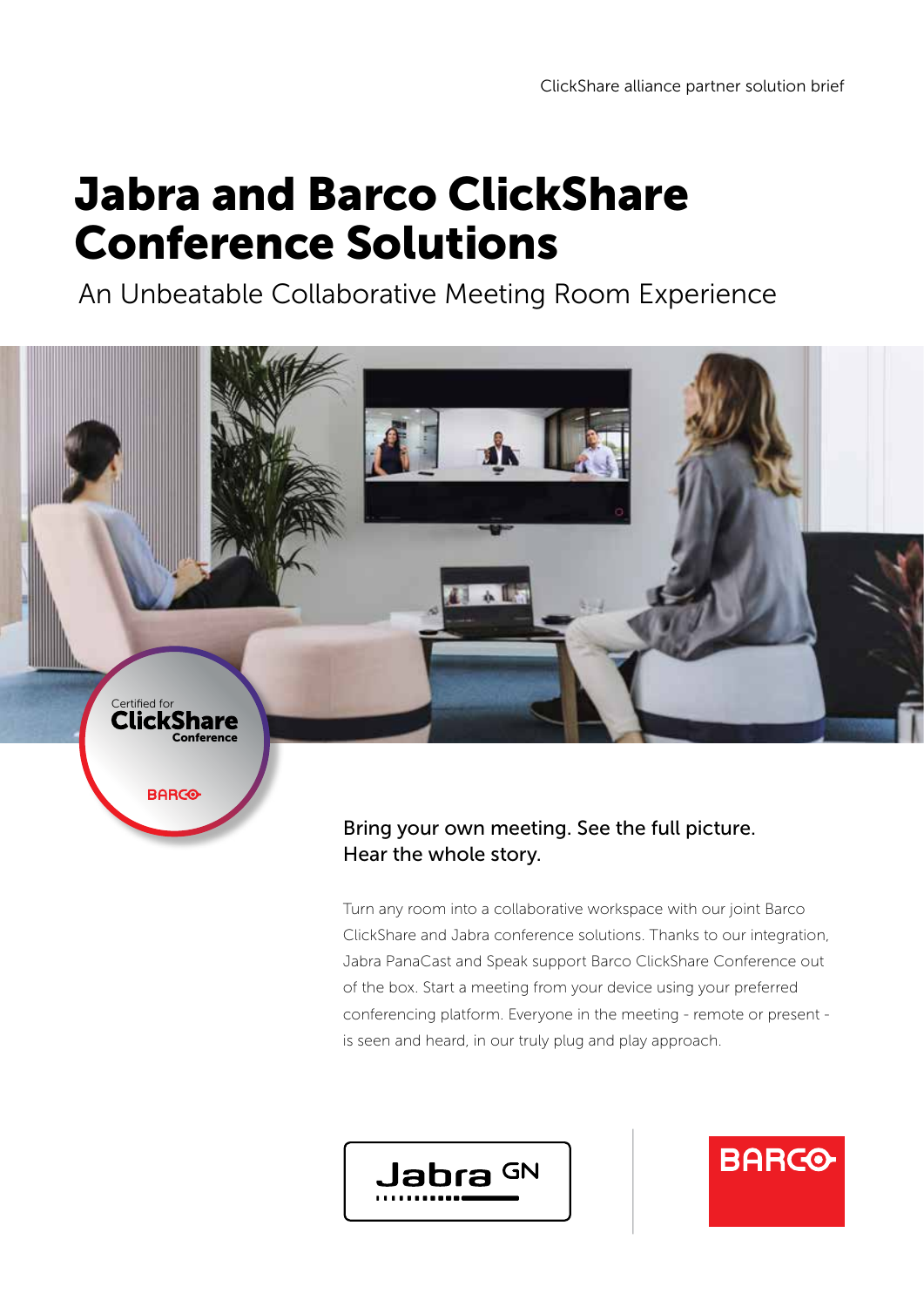# Benefits



#### Enhanced wireless video conferencing experience

Offer remote and in-room users an exceptional video meeting experience and roll out combined Barco ClickShare Conference and Jabra solutions to all your meeting rooms.

- Jabra Panacast offers the full 180° view. Its intelligent zoom function automatically includes everyone in the conversation – even if room attendees maintain social distancing guidelines.
- Jabra Speak connects wirelessly via Bluetooth to the ClickShare Base Unit, removing clutter and wires on the meeting room table.
- **Barco ClickShare Conference** allows you to collaborate seamlessly with all meeting participants and brings BYOM to any meeting room.

#### Plug & play: easy to install and smooth setup

ClickShare Conference connects instantly to the Jabra Panacast, Jabra Speak and display screen. Our proven and validated integration allows you to Bring Your Own Meeting and link up with remote colleagues in a matter of seconds.



Jabra Panacast + Speak

#### Flexible and fully agnostic

Barco ClickShare and Jabra Solutions work with everything, everywhere: device (laptop or Mac) – UC platform (Microsoft Teams, Zoom, Webex, GoTO meetings, …) – display (LG, Sharp, …)



Barco ClickShare Conference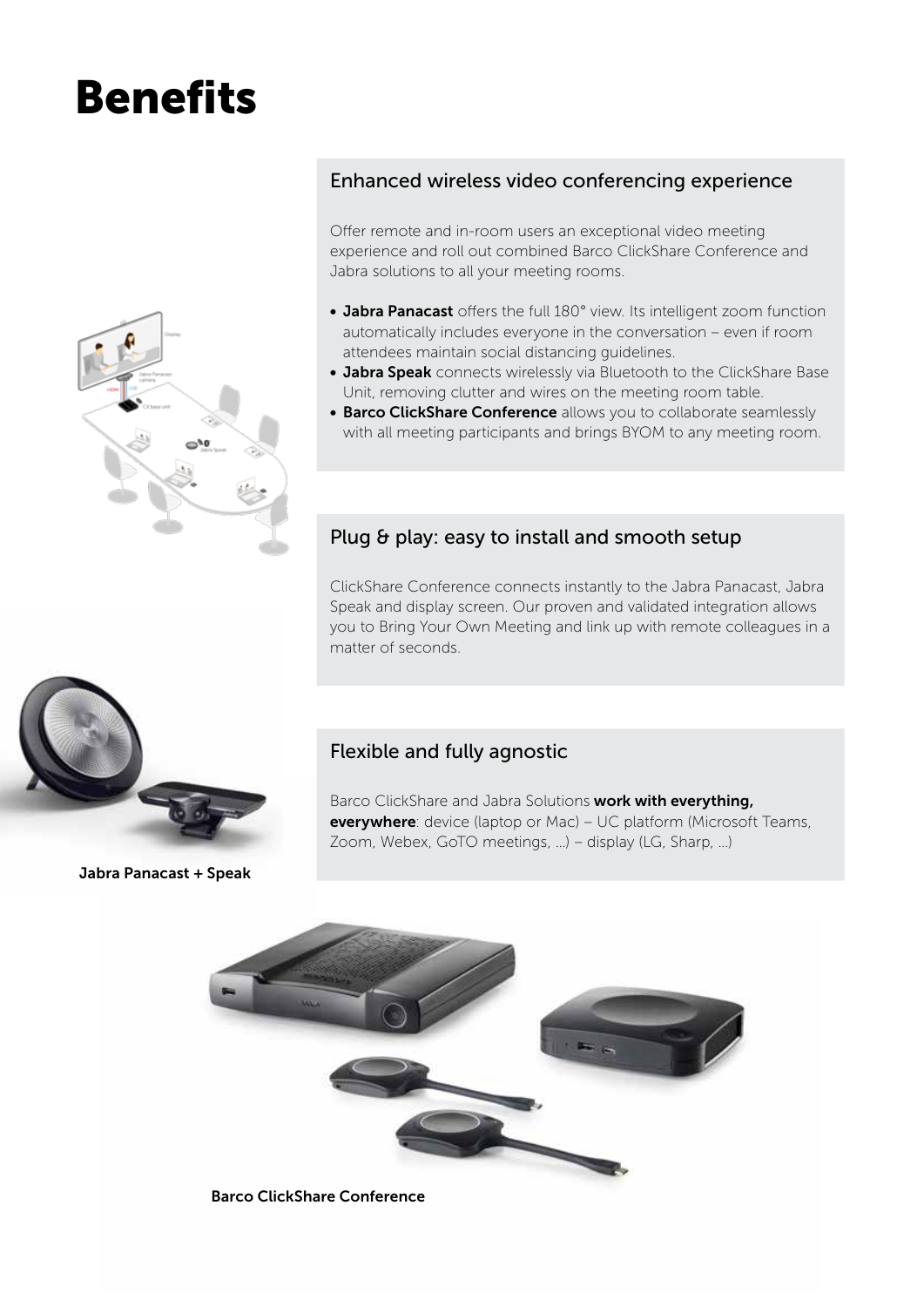Discover the 'mix-and-match' conference solutions from Barco and Jabra for all of your meeting room spaces, no matter what size. All tested to work seamlessly together.



|                         | Huddle to medium rooms                                                  | <b>Executive office</b>              | Mobile cart                                 |
|-------------------------|-------------------------------------------------------------------------|--------------------------------------|---------------------------------------------|
| Meeting spaces          |                                                                         |                                      |                                             |
| UHD displays (4K)       |                                                                         |                                      |                                             |
| USB peripherals         | Jabra Panacast + Speak 710                                              |                                      |                                             |
| Wireless conferencing   | Barco ClickShare<br>Conference CX-20,<br>CX-30 and CX-50                | Barco ClickShare<br>Conference CX-20 | <b>Barco ClickShare</b><br>Conference CX-30 |
| Room system             | Conferencing<br>+ Interactivity<br>- Premium Collaboration<br>$(CX-50)$ | Conferencing<br>+ Interactivity      | Conferencing<br>+ Interactivity             |
| Communication platforms | Poly, Cisco, Zoom, Microsoft, Google                                    |                                      |                                             |
| Wireless presentation   | ClickShare Button or App                                                |                                      |                                             |
| <b>BYOD</b> protocols   | Airplay, GoogleCast, Miracast                                           |                                      |                                             |